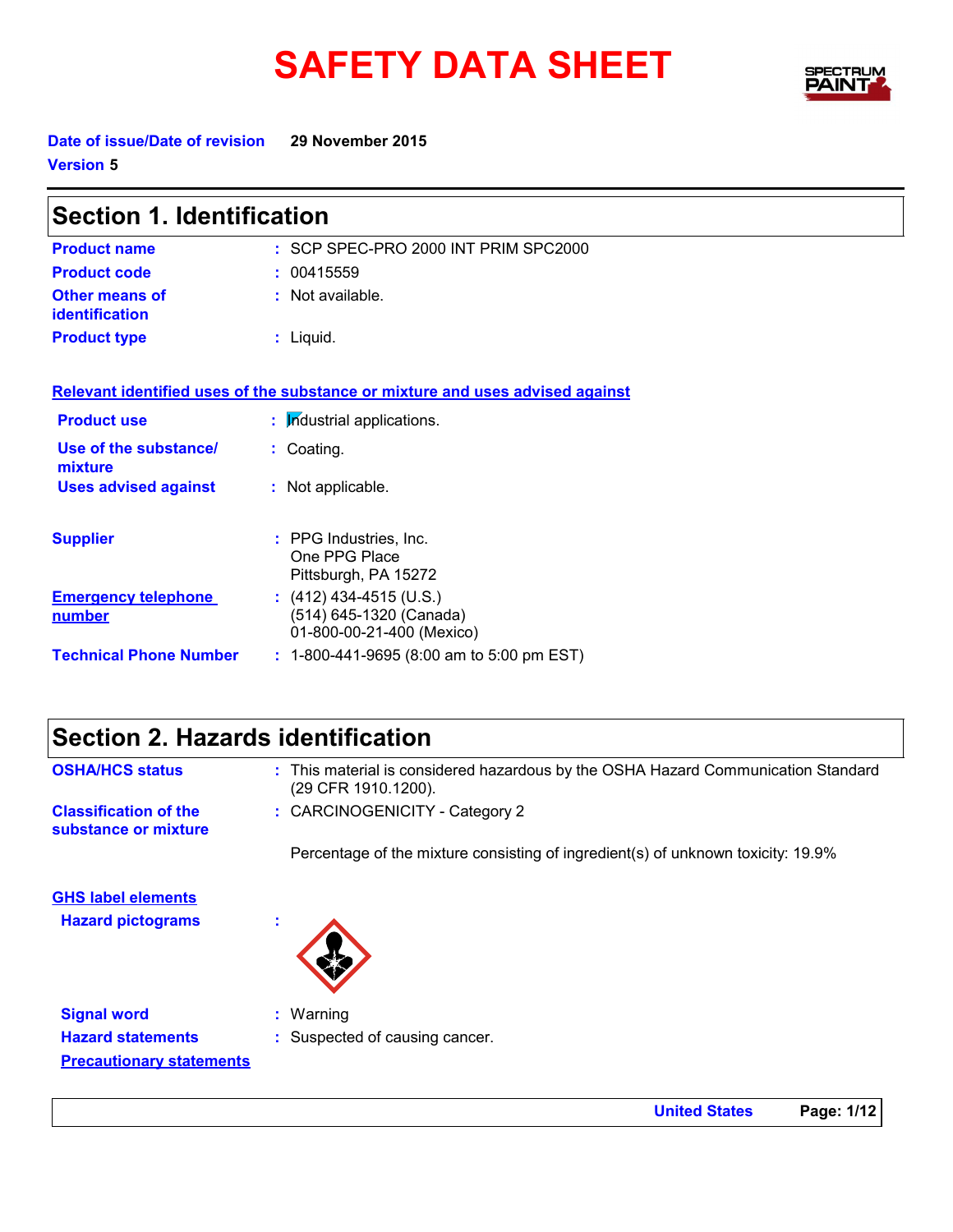## **Section 2. Hazards identification**

| <b>Prevention</b>                          | : Obtain special instructions before use. Do not handle until all safety precautions have<br>been read and understood. Wear protective gloves. Wear eye or face protection.<br>Wear protective clothing. |
|--------------------------------------------|----------------------------------------------------------------------------------------------------------------------------------------------------------------------------------------------------------|
| <b>Response</b>                            | : IF exposed or concerned: Get medical attention.                                                                                                                                                        |
| <b>Storage</b>                             | : Store locked up.                                                                                                                                                                                       |
| <b>Disposal</b>                            | Dispose of contents and container in accordance with all local, regional, national and<br>international regulations.                                                                                     |
| <b>Supplemental label</b><br>elements      | : Emits toxic fumes when heated.                                                                                                                                                                         |
| <b>Hazards not otherwise</b><br>classified | : None known.                                                                                                                                                                                            |

## **Section 3. Composition/information on ingredients**

| <b>Substance/mixture</b> | : Mixture                                       |
|--------------------------|-------------------------------------------------|
| <b>Product name</b>      | $\therefore$ SCP SPEC-PRO 2000 INT PRIM SPC2000 |

| Ingredient name                                                                 | $\frac{1}{2}$                       | <b>CAS number</b>             |
|---------------------------------------------------------------------------------|-------------------------------------|-------------------------------|
| <b>Itifanium</b> dioxide                                                        | $\geq$ 0.1 - <25                    | l 13463-67-7                  |
| proprietary thickener, thixotropic agents<br>methenamine 3-chloroallylochloride | $\geq 0.1 - 10$<br>$\geq 0.1 - 1.5$ | Not available.<br>l 4080-31-3 |

SUB codes represent substances without registered CAS Numbers.

Any concentration shown as a range is to protect confidentiality or is due to batch variation.

**There are no additional ingredients present which, within the current knowledge of the supplier and in the concentrations applicable, are classified as hazardous to health or the environment and hence require reporting in this section.**

**Occupational exposure limits, if available, are listed in Section 8.**

## **Section 4. First aid measures**

If ingestion, irritation, any type of overexposure or symptoms of overexposure occur during or persists after use of this product, contact a POISON CONTROL CENTER, EMERGENCY ROOM OR PHYSICIAN immediately; have Safety Data Sheet information available. Never give anything by mouth to an unconscious or convulsing person.

**Description of necessary first aid measures**

| <b>Eye contact</b>  | : Remove contact lenses, irrigate copiously with clean, fresh water, holding the eyelids<br>apart for at least 10 minutes and seek immediate medical advice.                                           |
|---------------------|--------------------------------------------------------------------------------------------------------------------------------------------------------------------------------------------------------|
| <b>Inhalation</b>   | : Remove to fresh air. Keep person warm and at rest. If not breathing, if breathing is<br>irregular or if respiratory arrest occurs, provide artificial respiration or oxygen by trained<br>personnel. |
| <b>Skin contact</b> | : Remove contaminated clothing and shoes. Wash skin thoroughly with soap and water<br>or use recognized skin cleanser. Do NOT use solvents or thinners.                                                |
| <b>Ingestion</b>    | : If swallowed, seek medical advice immediately and show this container or label. Keep<br>person warm and at rest. Do NOT induce vomiting.                                                             |

### **Most important symptoms/effects, acute and delayed**

### **Potential acute health effects**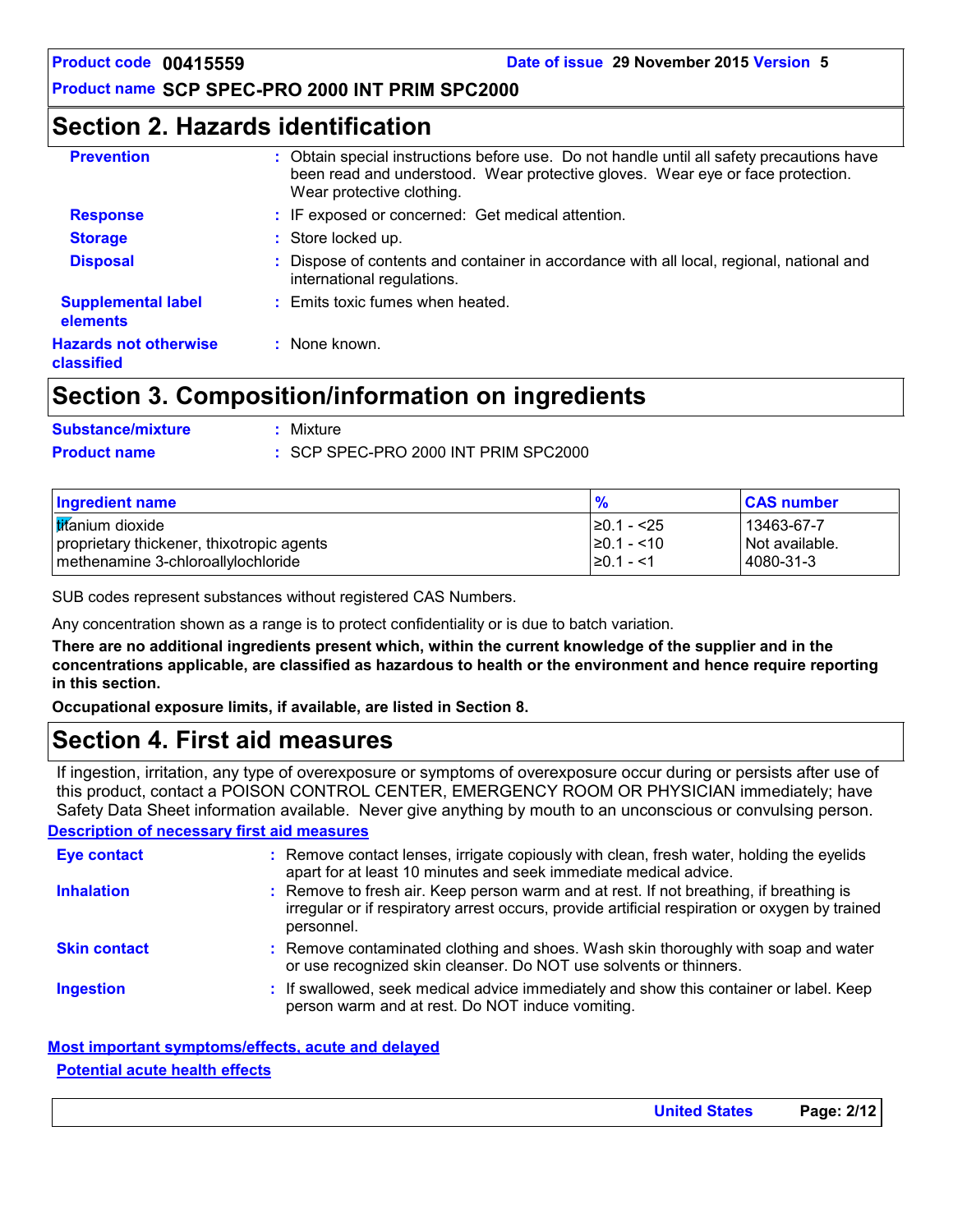## **Section 4. First aid measures**

| Eye contact                         | : No known significant effects or critical hazards.                                                                                                                           |
|-------------------------------------|-------------------------------------------------------------------------------------------------------------------------------------------------------------------------------|
| <b>Inhalation</b>                   | : No known significant effects or critical hazards.                                                                                                                           |
| <b>Skin contact</b>                 | No known significant effects or critical hazards.                                                                                                                             |
| <b>Ingestion</b>                    | : No known significant effects or critical hazards.                                                                                                                           |
| <b>Over-exposure signs/symptoms</b> |                                                                                                                                                                               |
| Eye contact                         | : No specific data.                                                                                                                                                           |
| <b>Inhalation</b>                   | No specific data.                                                                                                                                                             |
| <b>Skin contact</b>                 | No specific data.                                                                                                                                                             |
| <b>Ingestion</b>                    | No specific data.                                                                                                                                                             |
|                                     | Indication of immediate medical attention and special treatment needed, if necessary                                                                                          |
| <b>Notes to physician</b>           | : Treat symptomatically. Contact poison treatment specialist immediately if large<br>quantities have been ingested or inhaled.                                                |
| <b>Specific treatments</b>          | No specific treatment.                                                                                                                                                        |
| <b>Protection of first-aiders</b>   | : No action shall be taken involving any personal risk or without suitable training. It may<br>be dangerous to the person providing aid to give mouth-to-mouth resuscitation. |

**See toxicological information (Section 11)**

## **Section 5. Fire-fighting measures**

| <b>Extinguishing media</b>                               |                                                                                                                                                                                                     |
|----------------------------------------------------------|-----------------------------------------------------------------------------------------------------------------------------------------------------------------------------------------------------|
| <b>Suitable extinguishing</b><br>media                   | : Use an extinguishing agent suitable for the surrounding fire.                                                                                                                                     |
| <b>Unsuitable extinguishing</b><br>media                 | : None known.                                                                                                                                                                                       |
| <b>Specific hazards arising</b><br>from the chemical     | : In a fire or if heated, a pressure increase will occur and the container may burst.                                                                                                               |
| <b>Hazardous thermal</b><br>decomposition products       | Decomposition products may include the following materials:<br>carbon dioxide<br>carbon monoxide<br>metal oxide/oxides                                                                              |
| <b>Special protective actions</b><br>for fire-fighters   | : Promptly isolate the scene by removing all persons from the vicinity of the incident if<br>there is a fire. No action shall be taken involving any personal risk or without suitable<br>training. |
| <b>Special protective</b><br>equipment for fire-fighters | Fire-fighters should wear appropriate protective equipment and self-contained breathing<br>apparatus (SCBA) with a full face-piece operated in positive pressure mode.                              |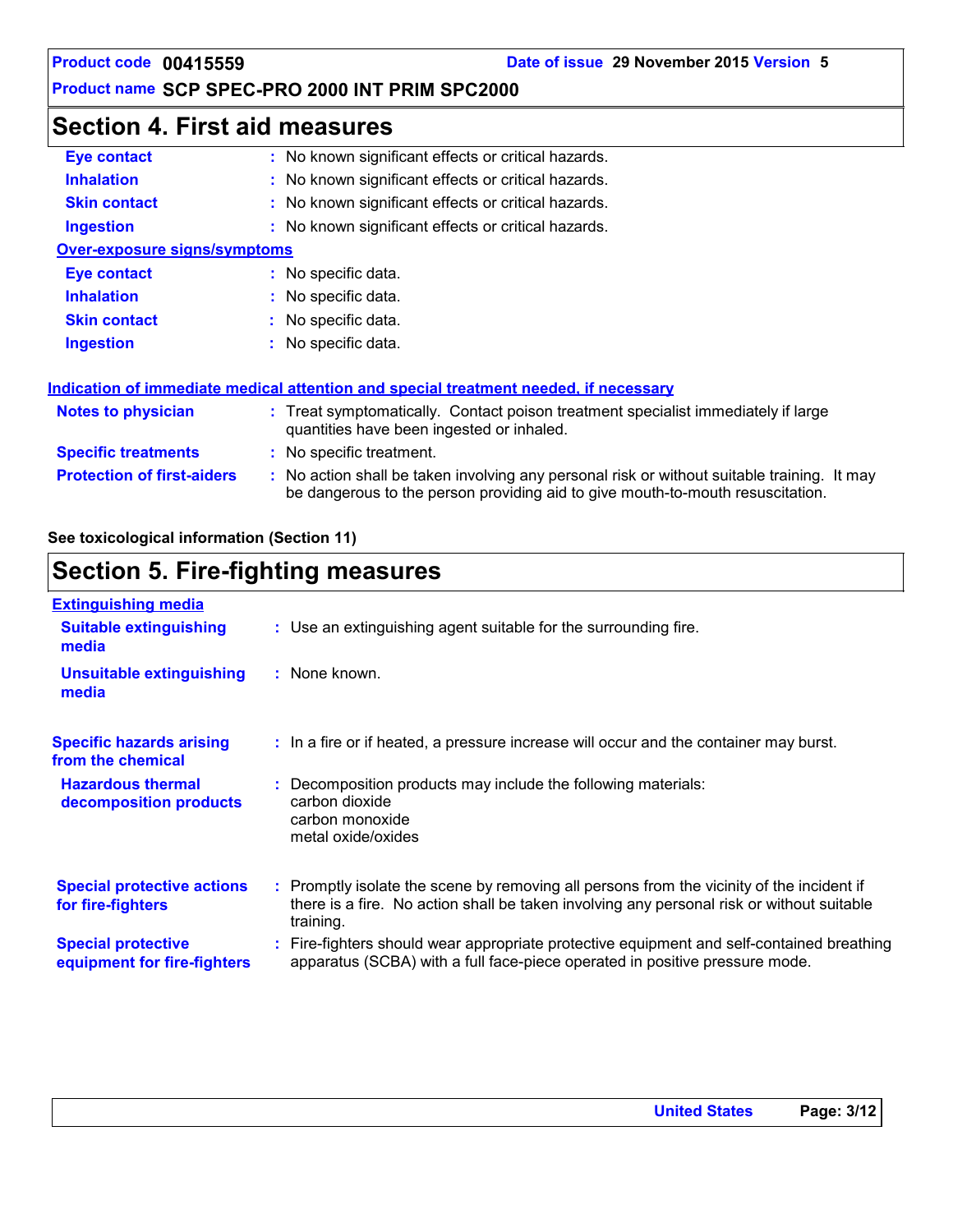## **Section 6. Accidental release measures**

### **Personal precautions, protective equipment and emergency procedures**

| For non-emergency<br>personnel   | : No action shall be taken involving any personal risk or without suitable training.<br>Evacuate surrounding areas. Keep unnecessary and unprotected personnel from<br>entering. Do not touch or walk through spilled material. Avoid breathing vapor or mist.<br>Provide adequate ventilation. Wear appropriate respirator when ventilation is<br>inadequate. Put on appropriate personal protective equipment. |
|----------------------------------|------------------------------------------------------------------------------------------------------------------------------------------------------------------------------------------------------------------------------------------------------------------------------------------------------------------------------------------------------------------------------------------------------------------|
| For emergency responders :       | If specialised clothing is required to deal with the spillage, take note of any information<br>in Section 8 on suitable and unsuitable materials. See also the information in "For non-<br>emergency personnel".                                                                                                                                                                                                 |
| <b>Environmental precautions</b> | : Avoid dispersal of spilled material and runoff and contact with soil, waterways, drains<br>and sewers. Inform the relevant authorities if the product has caused environmental<br>pollution (sewers, waterways, soil or air).                                                                                                                                                                                  |

### **Methods and materials for containment and cleaning up**

| <b>Small spill</b> | : Stop leak if without risk. Move containers from spill area. Dilute with water and mop up<br>if water-soluble. Alternatively, or if water-insoluble, absorb with an inert dry material and<br>place in an appropriate waste disposal container. Dispose of via a licensed waste<br>disposal contractor.                                                                                                                                                                                                                                                                                                                                                                                                     |
|--------------------|--------------------------------------------------------------------------------------------------------------------------------------------------------------------------------------------------------------------------------------------------------------------------------------------------------------------------------------------------------------------------------------------------------------------------------------------------------------------------------------------------------------------------------------------------------------------------------------------------------------------------------------------------------------------------------------------------------------|
| Large spill        | : Stop leak if without risk. Move containers from spill area. Approach release from<br>upwind. Prevent entry into sewers, water courses, basements or confined areas. Wash<br>spillages into an effluent treatment plant or proceed as follows. Contain and collect<br>spillage with non-combustible, absorbent material e.g. sand, earth, vermiculite or<br>diatomaceous earth and place in container for disposal according to local regulations<br>(see Section 13). Dispose of via a licensed waste disposal contractor. Contaminated<br>absorbent material may pose the same hazard as the spilled product. Note: see<br>Section 1 for emergency contact information and Section 13 for waste disposal. |

## **Section 7. Handling and storage**

### **Precautions for safe handling**

| <b>Protective measures</b>                       | : Put on appropriate personal protective equipment (see Section 8). Avoid exposure -<br>obtain special instructions before use. Do not handle until all safety precautions have<br>been read and understood. Do not get in eyes or on skin or clothing. Do not ingest.<br>Avoid breathing vapor or mist. If during normal use the material presents a respiratory<br>hazard, use only with adequate ventilation or wear appropriate respirator. Keep in the<br>original container or an approved alternative made from a compatible material, kept<br>tightly closed when not in use. Empty containers retain product residue and can be<br>hazardous. Do not reuse container. |
|--------------------------------------------------|--------------------------------------------------------------------------------------------------------------------------------------------------------------------------------------------------------------------------------------------------------------------------------------------------------------------------------------------------------------------------------------------------------------------------------------------------------------------------------------------------------------------------------------------------------------------------------------------------------------------------------------------------------------------------------|
| <b>Special precautions</b>                       | : If this material is part of a multiple component system, read the Safety Data Sheet(s) for<br>the other component or components before blending as the resulting mixture may have<br>the hazards of all of its parts.                                                                                                                                                                                                                                                                                                                                                                                                                                                        |
| <b>Advice on general</b><br>occupational hygiene | : Eating, drinking and smoking should be prohibited in areas where this material is<br>handled, stored and processed. Workers should wash hands and face before eating,<br>drinking and smoking. Remove contaminated clothing and protective equipment before<br>entering eating areas. See also Section 8 for additional information on hygiene<br>measures.                                                                                                                                                                                                                                                                                                                  |
|                                                  | <b>United States</b><br>Page: 4/12                                                                                                                                                                                                                                                                                                                                                                                                                                                                                                                                                                                                                                             |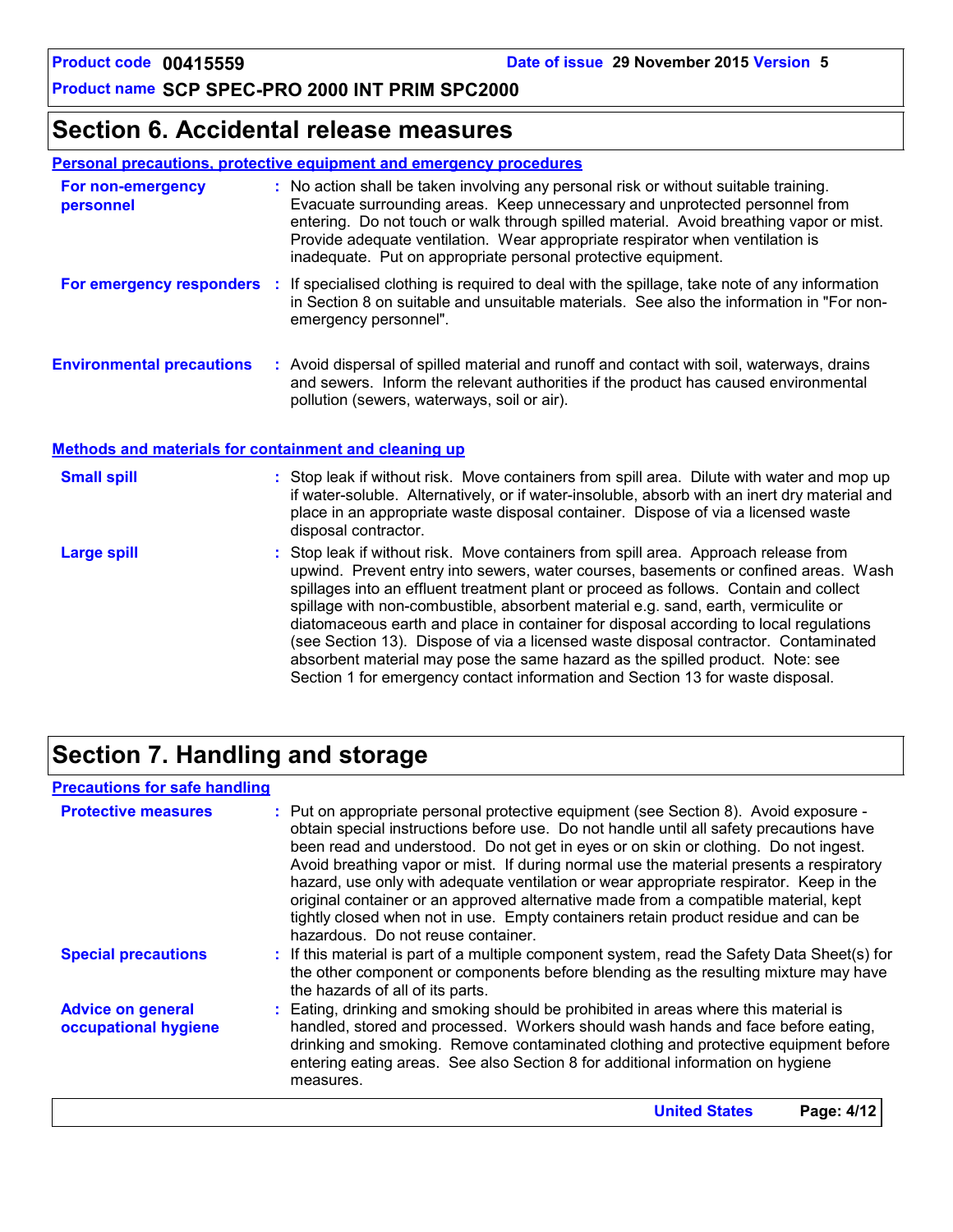TD **=** Total dust

TLV = Threshold Limit Value TWA **=** Time Weighted Average

### **Product name SCP SPEC-PRO 2000 INT PRIM SPC2000**

## **Section 7. Handling and storage**

| <b>Conditions for safe storage,</b> | Do not store below the following temperature: $5^{\circ}$ C (41 $^{\circ}$ F). Store in accordance with |
|-------------------------------------|---------------------------------------------------------------------------------------------------------|
| including any                       | local regulations. Store in original container protected from direct sunlight in a dry, cool            |
| <i>incompatibilities</i>            | and well-ventilated area, away from incompatible materials (see Section 10) and food                    |
|                                     | and drink. Keep container tightly closed and sealed until ready for use. Containers that                |
|                                     | have been opened must be carefully resealed and kept upright to prevent leakage. Do                     |
|                                     | not store in unlabeled containers. Use appropriate containment to avoid environmental                   |
|                                     | contamination.                                                                                          |

## **Section 8. Exposure controls/personal protection**

### **Control parameters**

### **Occupational exposure limits**

| <b>Ingredient name</b>                                                                                             |                           | <b>Exposure limits</b>                                                                                                                                                                               |  |
|--------------------------------------------------------------------------------------------------------------------|---------------------------|------------------------------------------------------------------------------------------------------------------------------------------------------------------------------------------------------|--|
| titanium dioxide<br>proprietary thickener, thixotropic agents<br>methenamine 3-chloroallylochloride                |                           | <b>OSHA PEL (United States, 2/2013).</b><br>TWA: 15 mg/m <sup>3</sup> 8 hours. Form: Total dust<br><b>ACGIH TLV (United States, 4/2014).</b><br>TWA: 10 mg/m <sup>3</sup> 8 hours.<br>None.<br>None. |  |
|                                                                                                                    | Key to abbreviations      |                                                                                                                                                                                                      |  |
| A                                                                                                                  | = Acceptable Maximum Peak | S<br>= Potential skin absorption                                                                                                                                                                     |  |
| = American Conference of Governmental Industrial Hygienists.<br>SR.<br>= Respiratory sensitization<br><b>ACGIH</b> |                           |                                                                                                                                                                                                      |  |
| SS<br>$=$ Skin sensitization<br>C<br>$=$ Ceiling Limit                                                             |                           |                                                                                                                                                                                                      |  |
|                                                                                                                    | $=$ Fume                  | <b>STEL</b><br>= Short term Exposure limit values                                                                                                                                                    |  |

- F **=** Fume
- IPEL = Internal Permissible Exposure Limit
- OSHA **=** Occupational Safety and Health Administration.
	-
	- $R = Respirable$ <br> $Z = OSHA 29C$ = OSHA 29CFR 1910.1200 Subpart Z - Toxic and Hazardous Substances

#### **Consult local authorities for acceptable exposure limits.**

| <b>Recommended monitoring</b><br>procedures       | If this product contains ingredients with exposure limits, personal, workplace<br>atmosphere or biological monitoring may be required to determine the effectiveness of<br>the ventilation or other control measures and/or the necessity to use respiratory<br>protective equipment. Reference should be made to appropriate monitoring standards.<br>Reference to national guidance documents for methods for the determination of<br>hazardous substances will also be required. |
|---------------------------------------------------|-------------------------------------------------------------------------------------------------------------------------------------------------------------------------------------------------------------------------------------------------------------------------------------------------------------------------------------------------------------------------------------------------------------------------------------------------------------------------------------|
| <b>Appropriate engineering</b><br><b>controls</b> | : If user operations generate dust, fumes, gas, vapor or mist, use process enclosures,<br>local exhaust ventilation or other engineering controls to keep worker exposure to<br>airborne contaminants below any recommended or statutory limits.                                                                                                                                                                                                                                    |
| <b>Environmental exposure</b><br><b>controls</b>  | Emissions from ventilation or work process equipment should be checked to ensure<br>they comply with the requirements of environmental protection legislation. In some<br>cases, fume scrubbers, filters or engineering modifications to the process equipment<br>will be necessary to reduce emissions to acceptable levels.                                                                                                                                                       |

**Individual protection measures**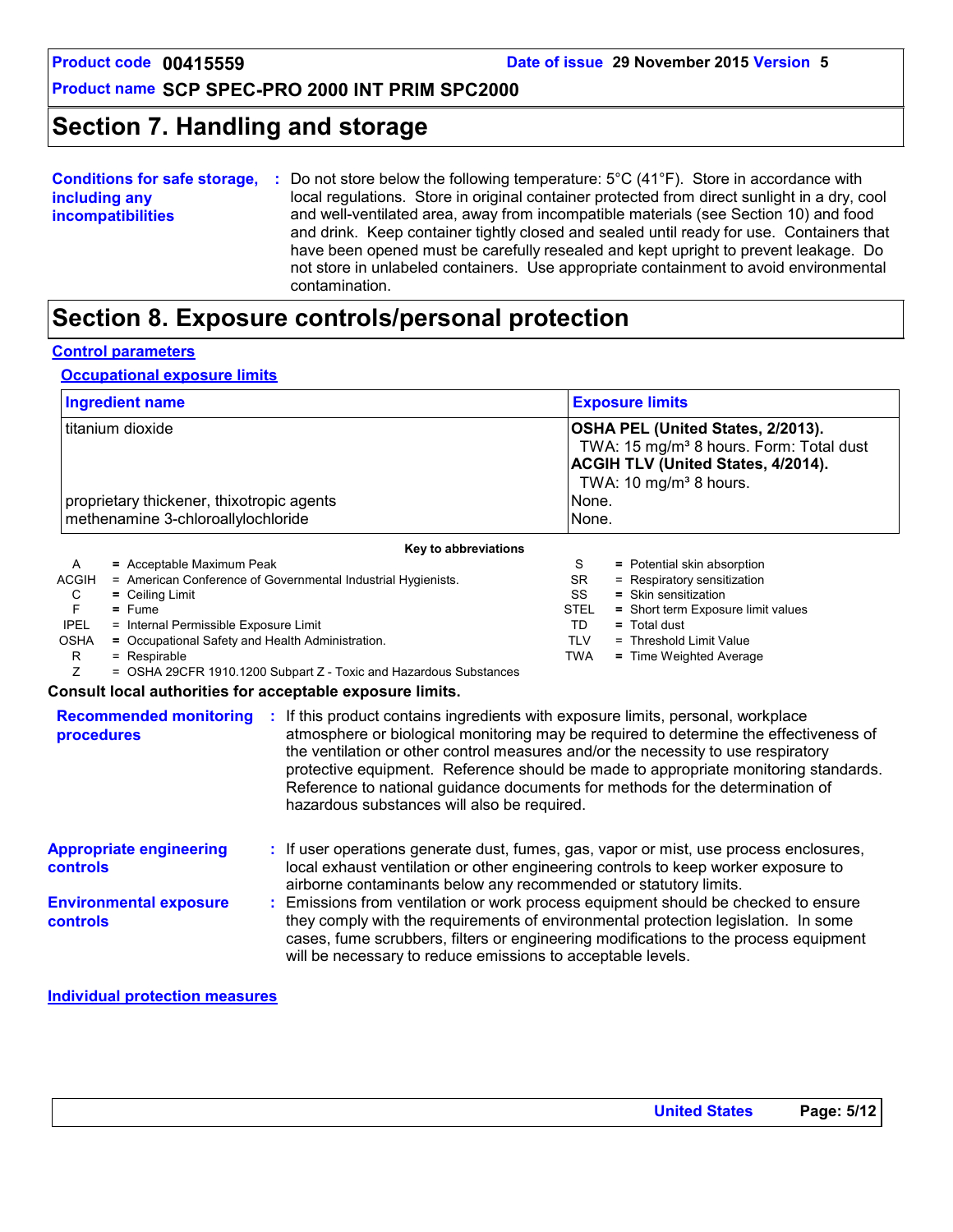## **Section 8. Exposure controls/personal protection**

| <b>Hygiene measures</b>                              | : Wash hands, forearms and face thoroughly after handling chemical products, before<br>eating, smoking and using the lavatory and at the end of the working period.<br>Appropriate techniques should be used to remove potentially contaminated clothing.<br>Wash contaminated clothing before reusing. Ensure that eyewash stations and safety<br>showers are close to the workstation location.                                                                                                                                                                                                                      |
|------------------------------------------------------|------------------------------------------------------------------------------------------------------------------------------------------------------------------------------------------------------------------------------------------------------------------------------------------------------------------------------------------------------------------------------------------------------------------------------------------------------------------------------------------------------------------------------------------------------------------------------------------------------------------------|
| <b>Eye/face protection</b><br><b>Skin protection</b> | : Safety glasses with side shields.                                                                                                                                                                                                                                                                                                                                                                                                                                                                                                                                                                                    |
| <b>Hand protection</b>                               | : Chemical-resistant, impervious gloves complying with an approved standard should be<br>worn at all times when handling chemical products if a risk assessment indicates this is<br>necessary. Considering the parameters specified by the glove manufacturer, check<br>during use that the gloves are still retaining their protective properties. It should be<br>noted that the time to breakthrough for any glove material may be different for different<br>glove manufacturers. In the case of mixtures, consisting of several substances, the<br>protection time of the gloves cannot be accurately estimated. |
| <b>Body protection</b>                               | : Personal protective equipment for the body should be selected based on the task being<br>performed and the risks involved and should be approved by a specialist before<br>handling this product.                                                                                                                                                                                                                                                                                                                                                                                                                    |
| <b>Other skin protection</b>                         | : Appropriate footwear and any additional skin protection measures should be selected<br>based on the task being performed and the risks involved and should be approved by a<br>specialist before handling this product.                                                                                                                                                                                                                                                                                                                                                                                              |
| <b>Respiratory protection</b>                        | : Respirator selection must be based on known or anticipated exposure levels, the<br>hazards of the product and the safe working limits of the selected respirator. If workers<br>are exposed to concentrations above the exposure limit, they must use appropriate,<br>certified respirators. Use a properly fitted, air-purifying or air-fed respirator complying<br>with an approved standard if a risk assessment indicates this is necessary.                                                                                                                                                                     |

## **Section 9. Physical and chemical properties**

| $:$ Liquid.                                                          |
|----------------------------------------------------------------------|
| $:$ Not available.                                                   |
| : Characteristic.                                                    |
| : Not available.                                                     |
| : Not available.                                                     |
| $:$ Not available.                                                   |
| : $>37.78^{\circ}$ C ( $>100^{\circ}$ F)                             |
| : Closed cup: Not applicable. [Product does not sustain combustion.] |
| $:$ Not available.                                                   |
| : Not available.                                                     |
| $:$ Not available.                                                   |
| : Upper: $0\%$                                                       |
| : Not available.                                                     |
| $:$ Not available.                                                   |
| : Not available.                                                     |
| : 1.17                                                               |
| : 9.76                                                               |
|                                                                      |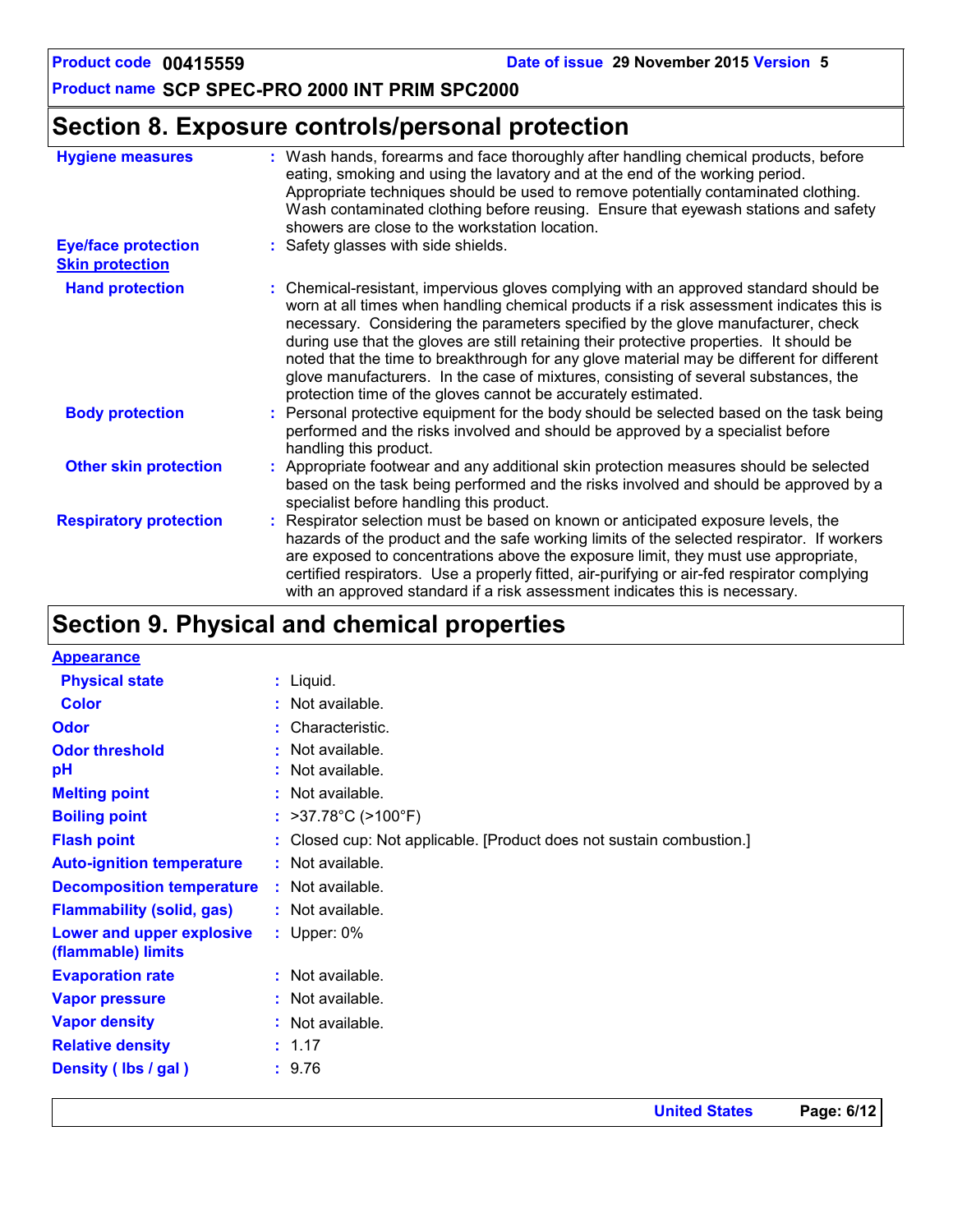## **Section 9. Physical and chemical properties**

| <b>Solubility</b>                                 | : Soluble in the following materials: cold water.              |
|---------------------------------------------------|----------------------------------------------------------------|
| <b>Partition coefficient: n-</b><br>octanol/water | : Not available.                                               |
| <b>Viscosity</b>                                  | : Kinematic (40°C (104°F)): >0.21 cm <sup>2</sup> /s (>21 cSt) |
| <b>Volatility</b>                                 | : $86\%$ (v/v), 73.832% (w/w)                                  |
| % Solid. (w/w)                                    | : 26.168                                                       |

## **Section 10. Stability and reactivity**

| <b>Reactivity</b>                            | : No specific test data related to reactivity available for this product or its ingredients.                                                  |
|----------------------------------------------|-----------------------------------------------------------------------------------------------------------------------------------------------|
| <b>Chemical stability</b>                    | : The product is stable.                                                                                                                      |
| <b>Possibility of hazardous</b><br>reactions | : Under normal conditions of storage and use, hazardous reactions will not occur.                                                             |
| <b>Conditions to avoid</b>                   | : When exposed to high temperatures may produce hazardous decomposition products.<br>Refer to protective measures listed in sections 7 and 8. |
| <b>Incompatible materials</b>                | : Keep away from the following materials to prevent strong exothermic reactions:<br>oxidizing agents, strong alkalis, strong acids.           |
| <b>Hazardous decomposition</b><br>products   | Decomposition products may include the following materials: carbon monoxide, carbon<br>dioxide, smoke, oxides of nitrogen.                    |

## **Section 11. Toxicological information**

### **Information on toxicological effects**

### **Acute toxicity**

| <b>Product/ingredient name</b> | <b>Result</b>                                                   | <b>Species</b> | <b>Dose</b>          | <b>Exposure</b> |
|--------------------------------|-----------------------------------------------------------------|----------------|----------------------|-----------------|
| titanium dioxide               | LD50 Oral                                                       | Rat            | $>10$ g/kg           |                 |
| methenamine                    | LD50 Dermal                                                     | Rabbit         | 565 mg/kg            |                 |
| 3-chloroallylochloride         |                                                                 |                |                      |                 |
|                                | LD50 Oral                                                       | Rat            | 500 mg/kg            |                 |
| <b>Conclusion/Summary</b>      | $\therefore$ There are no data available on the mixture itself. |                |                      |                 |
| <b>Irritation/Corrosion</b>    |                                                                 |                |                      |                 |
| <b>Conclusion/Summary</b>      |                                                                 |                |                      |                 |
| <b>Skin</b>                    | $:$ There are no data available on the mixture itself.          |                |                      |                 |
| <b>Eyes</b>                    | : There are no data available on the mixture itself.            |                |                      |                 |
| <b>Respiratory</b>             | : There are no data available on the mixture itself.            |                |                      |                 |
| <b>Sensitization</b>           |                                                                 |                |                      |                 |
| <b>Conclusion/Summary</b>      |                                                                 |                |                      |                 |
| <b>Skin</b>                    | $:$ There are no data available on the mixture itself.          |                |                      |                 |
| <b>Respiratory</b>             | : There are no data available on the mixture itself.            |                |                      |                 |
|                                |                                                                 |                | <b>United States</b> | Page: 7/12      |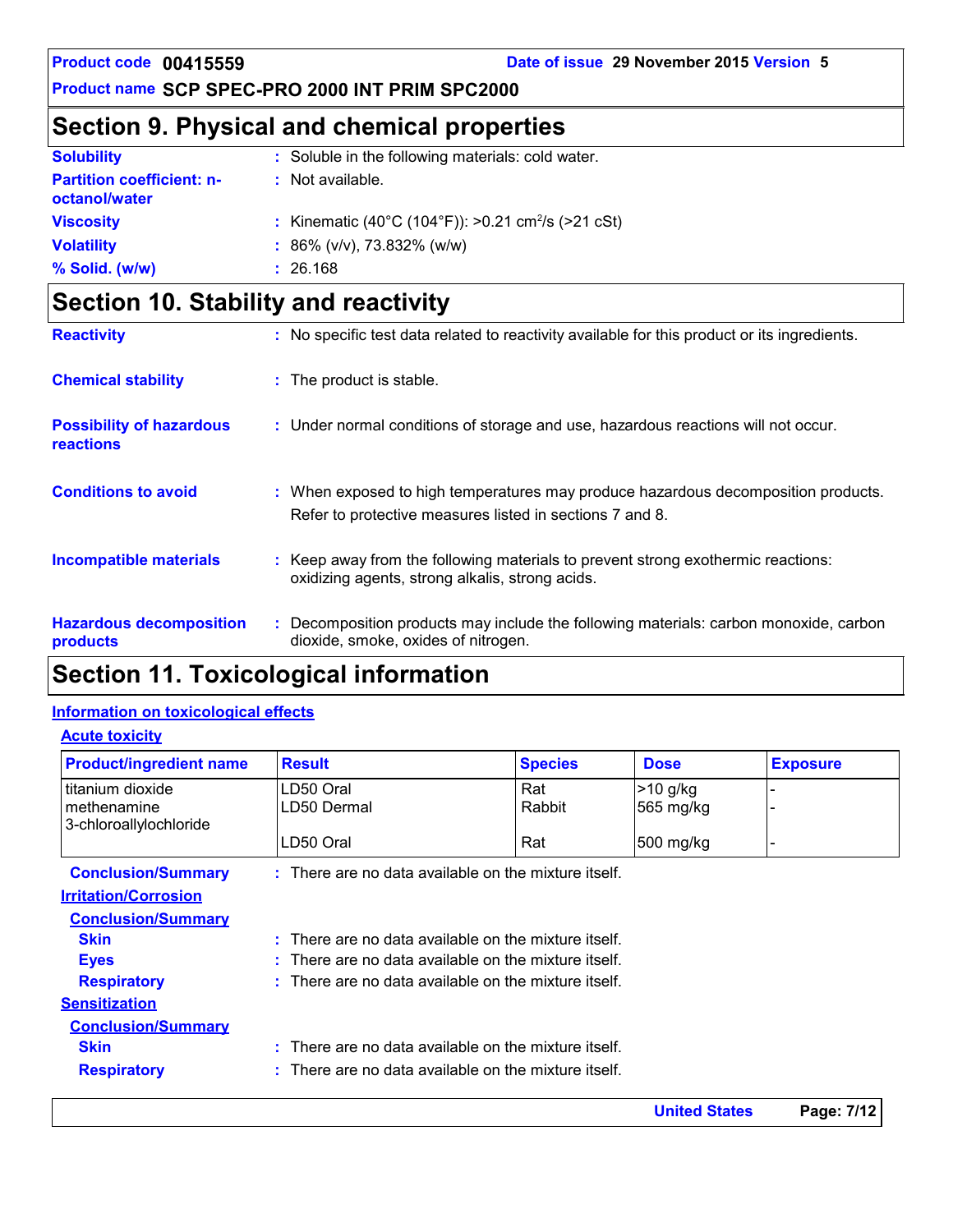## **Section 11. Toxicological information**

### **Mutagenicity**

| Deaduathaneadiant name    | <b>OCUA</b> |                                                                 |
|---------------------------|-------------|-----------------------------------------------------------------|
| <b>Classification</b>     |             |                                                                 |
| <b>Conclusion/Summary</b> |             | $\therefore$ There are no data available on the mixture itself. |
| <b>Carcinogenicity</b>    |             |                                                                 |
| <b>Conclusion/Summary</b> |             | : There are no data available on the mixture itself.            |
|                           |             |                                                                 |

# titanium dioxide - 2B - **Product/ingredient name OSHA IARC NTP**

**Carcinogen Classification code:**

**IARC: 1, 2A, 2B, 3, 4 NTP: Known to be a human carcinogen; Reasonably anticipated to be a human carcinogen OSHA: + Not listed/not regulated: -**

### **Reproductive toxicity**

**Conclusion/Summary :** There are no data available on the mixture itself.

### **Teratogenicity**

**Conclusion/Summary :** : There are no data available on the mixture itself.

### **Specific target organ toxicity (single exposure)**

| <b>Name</b>                               | <b>Category</b> |
|-------------------------------------------|-----------------|
| proprietary thickener, thixotropic agents | Category 3      |

## **Specific target organ toxicity (repeated exposure)**

Not available.

**Target organs :** Contains material which may cause damage to the following organs: upper respiratory tract, skin, eyes.

### **Aspiration hazard**

Not available.

### **Information on the likely routes of exposure**

### **Potential acute health effects**

| <b>Eye contact</b>                  | : No known significant effects or critical hazards.                                      |
|-------------------------------------|------------------------------------------------------------------------------------------|
| <b>Inhalation</b>                   | : No known significant effects or critical hazards.                                      |
| <b>Skin contact</b>                 | : No known significant effects or critical hazards.                                      |
| <b>Ingestion</b>                    | : No known significant effects or critical hazards.                                      |
| <b>Over-exposure signs/symptoms</b> |                                                                                          |
| <b>Eye contact</b>                  | : No specific data.                                                                      |
| <b>Inhalation</b>                   | $:$ No specific data.                                                                    |
| <b>Skin contact</b>                 | : No specific data.                                                                      |
| <b>Ingestion</b>                    | : No specific data.                                                                      |
|                                     | Delayed and immediate effects and also chronic effects from short and long term exposure |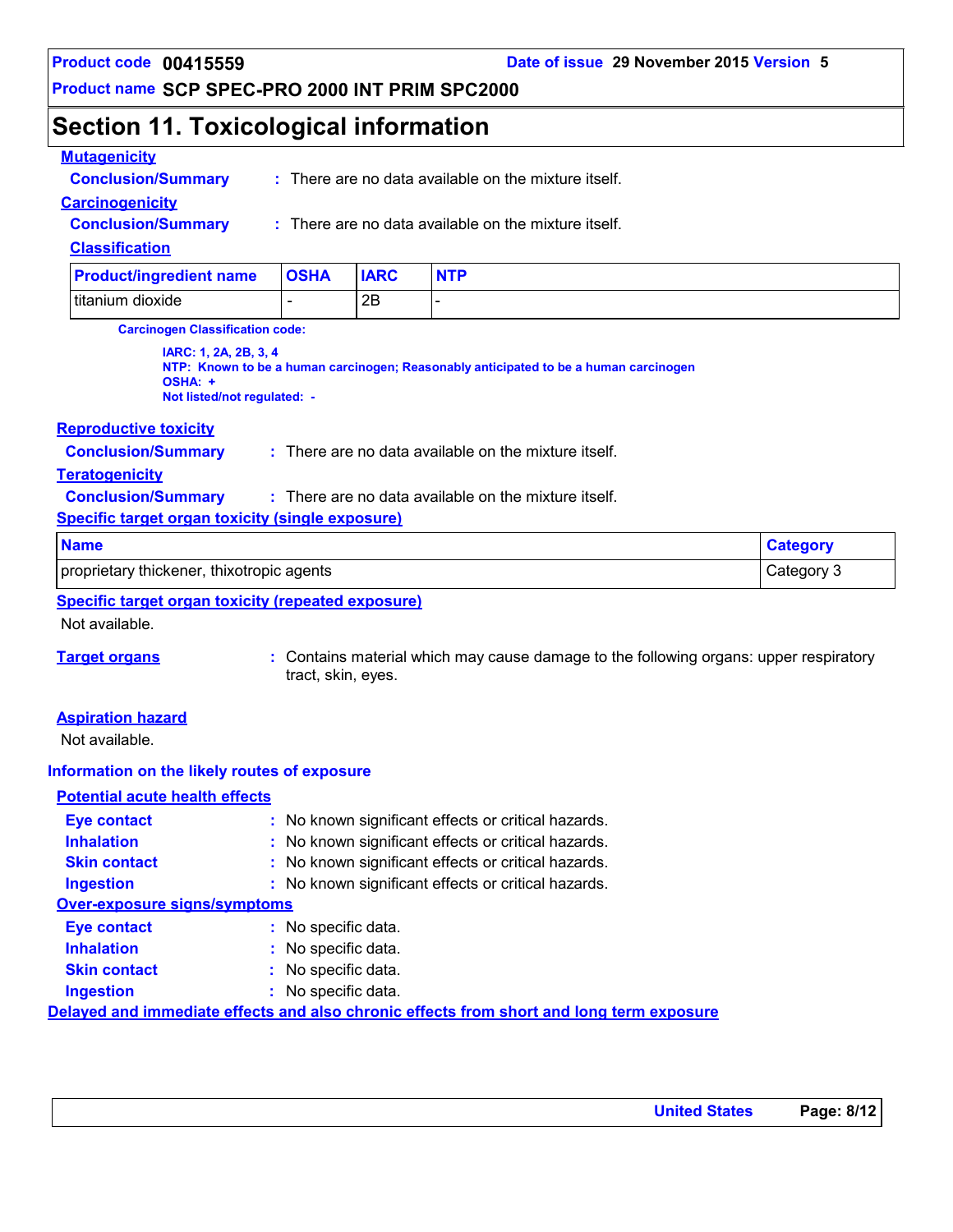## **Section 11. Toxicological information**

| <b>Conclusion/Summary</b>                    | : There are no data available on the mixture itself. If splashed in the eyes, the liquid may<br>cause irritation and reversible damage. Ingestion may cause nausea, diarrhea and<br>vomiting. This takes into account, where known, delayed and immediate effects and<br>also chronic effects of components from short-term and long-term exposure by oral,<br>inhalation and dermal routes of exposure and eye contact. |
|----------------------------------------------|--------------------------------------------------------------------------------------------------------------------------------------------------------------------------------------------------------------------------------------------------------------------------------------------------------------------------------------------------------------------------------------------------------------------------|
| <b>Short term exposure</b>                   |                                                                                                                                                                                                                                                                                                                                                                                                                          |
| <b>Potential immediate</b><br><b>effects</b> | $:$ There are no data available on the mixture itself.                                                                                                                                                                                                                                                                                                                                                                   |
| <b>Potential delayed effects</b>             | $\therefore$ There are no data available on the mixture itself.                                                                                                                                                                                                                                                                                                                                                          |
| <b>Long term exposure</b>                    |                                                                                                                                                                                                                                                                                                                                                                                                                          |
| <b>Potential immediate</b><br>effects        | $:$ There are no data available on the mixture itself.                                                                                                                                                                                                                                                                                                                                                                   |
|                                              | <b>Potential delayed effects</b> : There are no data available on the mixture itself.                                                                                                                                                                                                                                                                                                                                    |
| <b>Potential chronic health effects</b>      |                                                                                                                                                                                                                                                                                                                                                                                                                          |
| <b>General</b>                               | : No known significant effects or critical hazards.                                                                                                                                                                                                                                                                                                                                                                      |
| <b>Carcinogenicity</b>                       | : Suspected of causing cancer. Risk of cancer depends on duration and level of<br>exposure.                                                                                                                                                                                                                                                                                                                              |
| <b>Mutagenicity</b>                          | : No known significant effects or critical hazards.                                                                                                                                                                                                                                                                                                                                                                      |
| <b>Teratogenicity</b>                        | : No known significant effects or critical hazards.                                                                                                                                                                                                                                                                                                                                                                      |
| <b>Developmental effects</b>                 | : No known significant effects or critical hazards.                                                                                                                                                                                                                                                                                                                                                                      |
| <b>Fertility effects</b>                     | : No known significant effects or critical hazards.                                                                                                                                                                                                                                                                                                                                                                      |
| <b>Numerical measures of toxicity</b>        |                                                                                                                                                                                                                                                                                                                                                                                                                          |
| <b>Acute toxicity estimates</b>              |                                                                                                                                                                                                                                                                                                                                                                                                                          |
| Not available.                               |                                                                                                                                                                                                                                                                                                                                                                                                                          |

## **Section 12. Ecological information**

|  | <b>Toxicity</b> |  |
|--|-----------------|--|
|  |                 |  |

| <b>Product/ingredient name</b>                            | <b>Result</b>                                                           | <b>Species</b>                                     | <b>Exposure</b>            |
|-----------------------------------------------------------|-------------------------------------------------------------------------|----------------------------------------------------|----------------------------|
| titanium dioxide<br>methenamine<br>3-chloroallylochloride | Acute LC50 >100 mg/l Fresh water<br>Acute EC50 27 to 30 ppm Fresh water | Daphnia - Daphnia magna<br>Daphnia - Daphnia magna | l 48 hours l<br>l 48 hours |
|                                                           | Acute LC50 20.5 to 23 ppm Fresh water                                   | <b>Fish - Oncorhynchus mykiss</b>                  | l 96 hours                 |

### **Persistence and degradability**

Not available.

### **Bioaccumulative potential**

| <b>Product/ingredient name</b>          | <b>LogP</b> <sub>ow</sub> | <b>BCF</b> | <b>Potential</b> |
|-----------------------------------------|---------------------------|------------|------------------|
| I methenamine<br>3-chloroallylochloride | $-0.1$                    |            | low              |

### **Mobility in soil**

| <b>United States</b> | Page: 9/12 |
|----------------------|------------|
|                      |            |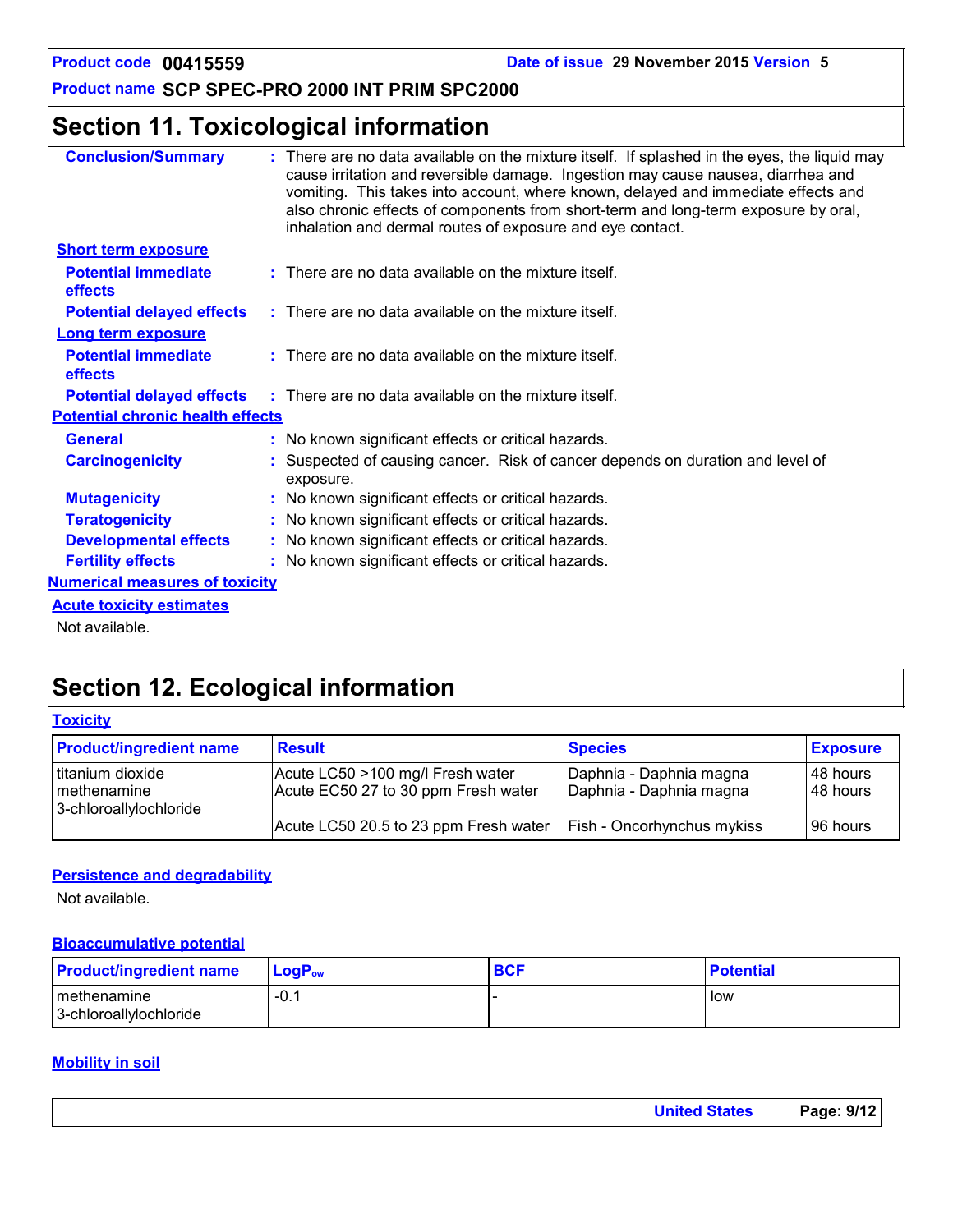## **Section 12. Ecological information**

**Soil/water partition coefficient (K**<sub>oc</sub>)

**:** Not available.

## **Section 13. Disposal considerations**

**Disposal methods :**

The generation of waste should be avoided or minimized wherever possible. Disposal of this product, solutions and any by-products should at all times comply with the requirements of environmental protection and waste disposal legislation and any regional local authority requirements. Dispose of surplus and non-recyclable products via a licensed waste disposal contractor. Waste should not be disposed of untreated to the sewer unless fully compliant with the requirements of all authorities with jurisdiction. Waste packaging should be recycled. Incineration or landfill should only be considered when recycling is not feasible. This material and its container must be disposed of in a safe way. Care should be taken when handling emptied containers that have not been cleaned or rinsed out. Empty containers or liners may retain some product residues. Avoid dispersal of spilled material and runoff and contact with soil, waterways, drains and sewers.

**Disposal should be in accordance with applicable regional, national and local laws and regulations.**

**Refer to Section 7: HANDLING AND STORAGE and Section 8: EXPOSURE CONTROLS/PERSONAL PROTECTION for additional handling information and protection of employees. Section 6. Accidental release measures**

## **14. Transport information**

|                                                       | <b>DOT</b>               | <b>IMDG</b>     | <b>IATA</b>     |
|-------------------------------------------------------|--------------------------|-----------------|-----------------|
| <b>UN number</b>                                      | Not regulated.           | Not regulated.  | Not regulated.  |
| <b>UN proper shipping</b><br>name                     | $\overline{\phantom{a}}$ | -               |                 |
| <b>Transport hazard class  -</b><br>(e <sub>s</sub> ) |                          | ۰               |                 |
| <b>Packing group</b>                                  |                          |                 |                 |
| <b>Environmental hazards No.</b>                      |                          | No.             | No.             |
| <b>Marine pollutant</b><br><b>substances</b>          | Not applicable.          | Not applicable. | Not applicable. |

### **Additional information**

- None identified. **:** None identified. **: DOT IMDG**
- **IATA :** None identified.

**Special precautions for user Transport within user's premises:** always transport in closed containers that are **:** upright and secure. Ensure that persons transporting the product know what to do in the event of an accident or spillage.

**United States Page: 10/12**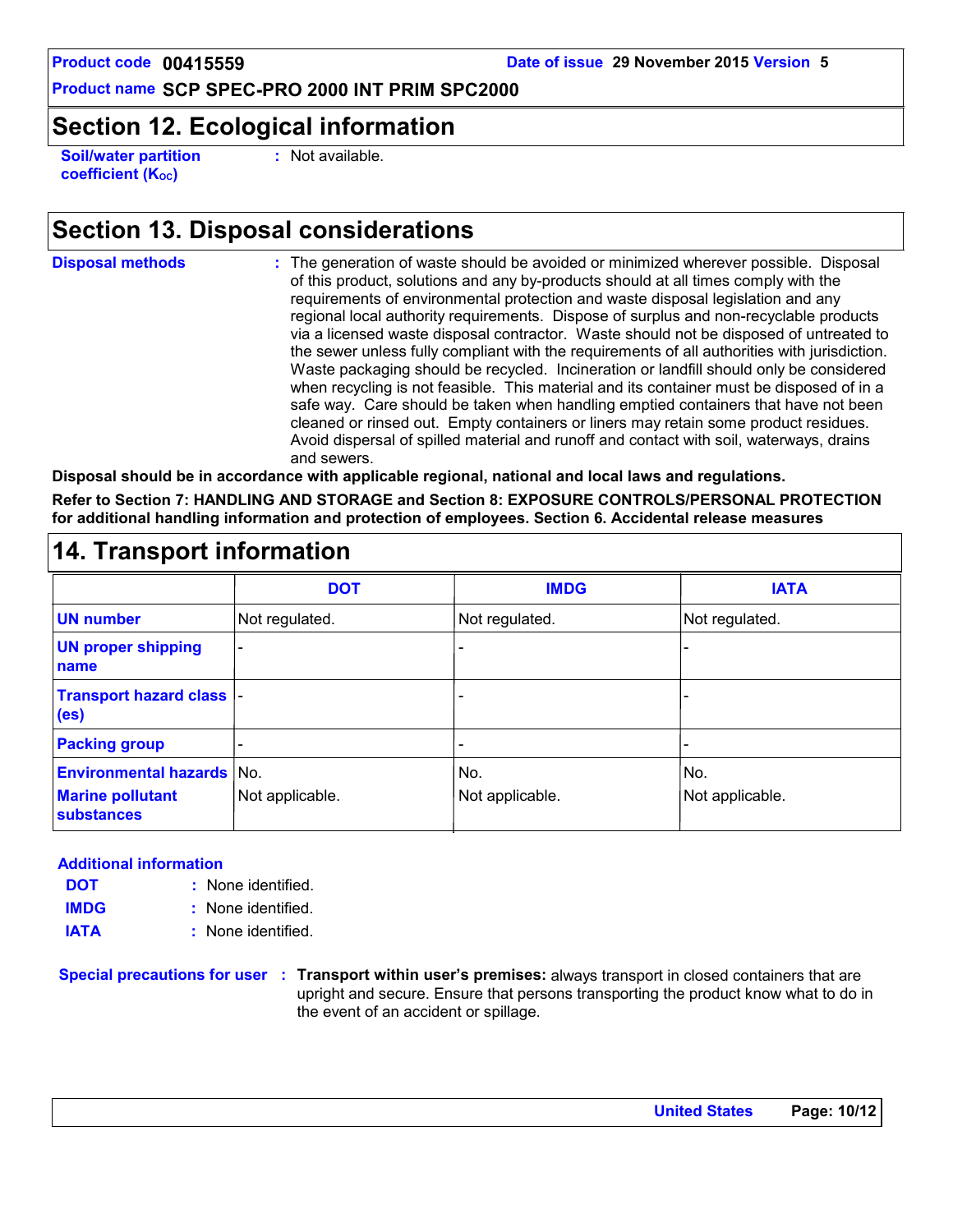## **Section 15. Regulatory information**

### **United States**

**United States inventory (TSCA 8b) :** All components are listed or exempted.

### **SARA 302/304**

**SARA 304 RQ :** 79625 lbs / 36149.7 kg [8162.2 gal / 30897.2 L]

**Composition/information on ingredients**

|                    |            | <b>SARA 302 TPQ</b> |           | <b>SARA 304 RQ</b> |           |
|--------------------|------------|---------------------|-----------|--------------------|-----------|
| <b>Name</b>        | <b>EHS</b> | (lbs)               | (gallons) | (lbs)              | (gallons) |
| ammonia, anhydrous | Yes.       | <b>500</b>          |           | 100                |           |

### **SARA 311/312**

**Classification :** Delayed (chronic) health hazard

### **Composition/information on ingredients**

| <b>Name</b>                                                                        | <b>Fire</b> | <b>Sudden</b><br>hazard release of<br><b>pressure</b> | <b>Reactive</b> | Immediate<br>(acute)<br>health<br>hazard | <b>Delayed</b><br>(chronic)<br>health<br>hazard |
|------------------------------------------------------------------------------------|-------------|-------------------------------------------------------|-----------------|------------------------------------------|-------------------------------------------------|
| titanium dioxide                                                                   | No.<br>Yes. | No.<br>No.                                            | No.<br>No.      | No.<br>Yes.                              | Yes.<br>No.                                     |
| proprietary thickener, thixotropic<br>agents<br>methenamine 3-chloroallylochloride | Yes.        | No.                                                   | No.             | Yes.                                     | No.                                             |

**Additional environmental information is contained on the Environmental Data Sheet for this product, which can be obtained from your PPG representative.**

## **Section 16. Other information**

**Hazardous Material Information System (U.S.A.)**

**Health** : 2 \* **Flammability** : 0 **Physical hazards** : 0 0

( \* ) - Chronic effects

**Caution: HMIS® ratings are based on a 0-4 rating scale, with 0 representing minimal hazards or risks, and 4 representing significant hazards or risks Although HMIS® ratings are not required on MSDSs under 29 CFR 1910.1200, the preparer may choose to provide them. HMIS® ratings are to be used with a fully implemented HMIS® program. HMIS® is a registered mark of the National Paint & Coatings Association (NPCA). HMIS® materials may be purchased exclusively from J. J. Keller (800) 327-6868.**

**The customer is responsible for determining the PPE code for this material.**

**Instability** : 0 **National Fire Protection Association (U.S.A.) Health**: 2 **Flammability**: 0 **Instability**: 0 **Date of previous issue : 8/27/2015 Organization that prepared the MSDS :** EHS